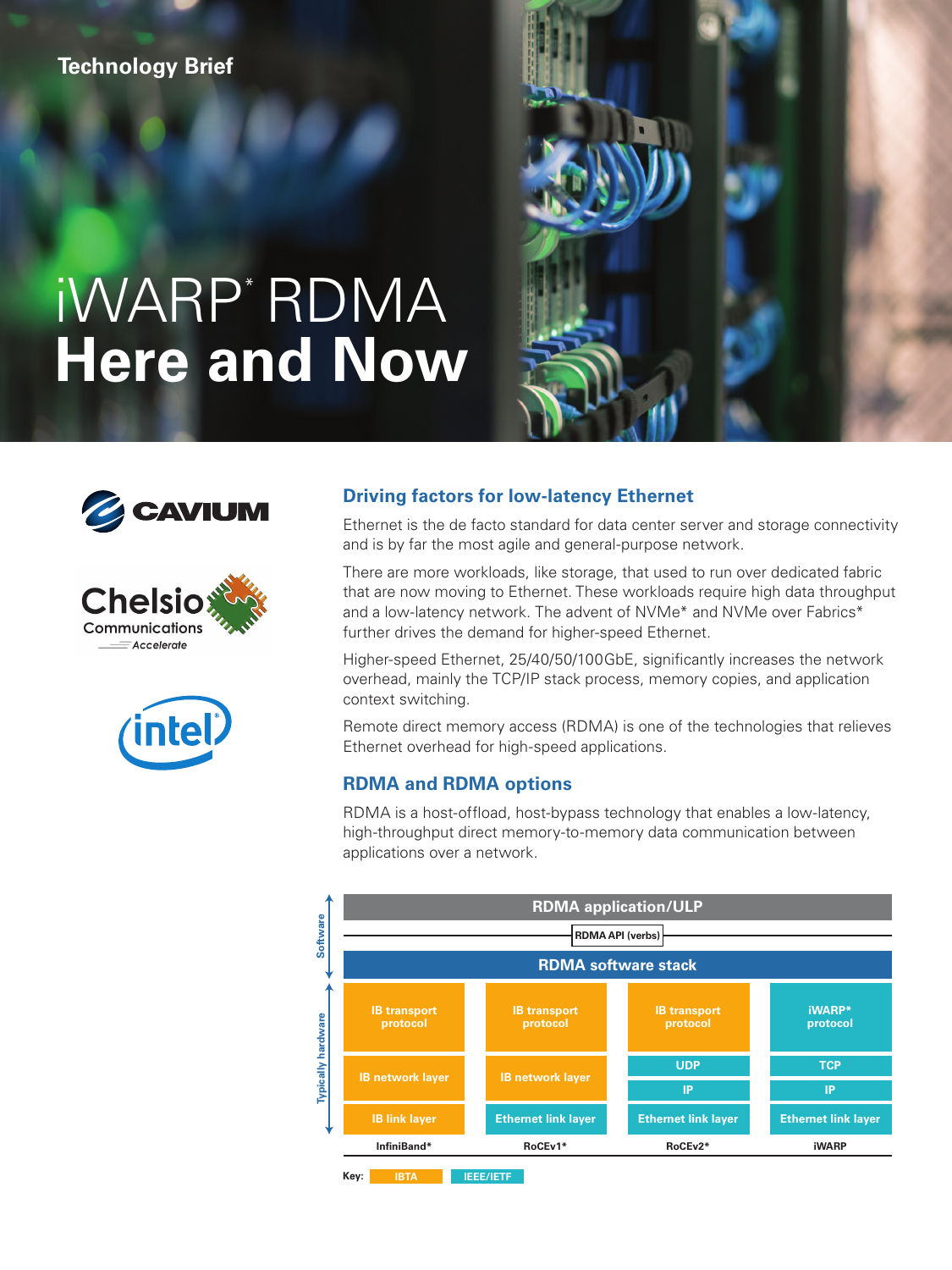Today there are three options for RDMA:

**InfiniBand\*:** Requires deploying a separate infrastructure in addition to the requisite Ethernet network.

**RoCE\* (RDMA over Converged Ethernet):** Developed in 2009 by the InfiniBand Trade Association (IBTA), RoCEv1 substituted the InfiniBand physical layer and data link layer with Ethernet, and RoCEv2 further changed to operate on top of UDP/IP. RoCEv2, though similar to RoCEv1, requires lossless Ethernet, and is routable over IP networks within data center boundaries.

**iWARP\* , IETF standard protocols based:** Delivers RDMA on top of the pervasive TCP/IP protocol. iWARP RDMA runs over standard network and transport layers and works with all Ethernet network infrastructure. TCP provides flow control and congestion management and does not require a lossless Ethernet network. iWARP is a highly routable and scalable RDMA implementation.

## **iWARP: Under the hood**

iWARP extensions to TCP/IP were standardized by the Internet Engineering Task Force (IETF) in 2007. These extensions eliminated three major sources of networking overhead: TCP/IP stack process, memory copies, and application context switches.

| <b>Extension</b>                                   | <b>Solution</b>                                                                                                                                                      | <b>Benefit</b>                                                             |
|----------------------------------------------------|----------------------------------------------------------------------------------------------------------------------------------------------------------------------|----------------------------------------------------------------------------|
| Offload<br><b>TCP/IP</b>                           | Offloads the TCP/<br>IP process from the<br>CPU to the RDMA-<br>enabled NIC (RNIC)                                                                                   | Fliminates CPU<br>overhead for<br>network stack<br>processing              |
| <b>Zero Copy</b>                                   | iWARP enables the<br>application to place<br>the data directly<br>into the destination<br>application's<br>memory buffer,<br>without unnecessary<br>buffer copies    | Significantly<br>relieves CPU load<br>and frees memory<br>handwidth        |
| Less<br><b>Application</b><br>Context<br>Switching | iWARP can bypass<br>the OS and work<br>in user space to<br>post the command<br>directly to the RNIC<br>without the need for<br>expensive system<br>calls into the OS | Can dramatically<br>reduce application<br>context switching<br>and latency |

## **iWARP protocols**

iWARP is comprised of a series of specifications: Remote DMA Protocol (RDMAP), Direct Data Placement (DDP) over Reliable Transports, and Marker PDU Aligned Framing (MPA) for TCP.

**Remote DMA Protocol (RDMAP)** RDMA Ops: RDMA read/write and send **Direct data placement over Reliable Transports (DDP)** Message segmentation and reassembly Tagged and untagged buffer models Direct data placement and in-order message delivery **Marker PDU Aligned Framing for TCP (MPA)**

Framing and stronger data integrity (CRC) FPDU alignment/containment (MPA-aware TCP)

**TCP**

**IP**

**iWARP ecosystem** 

### **Operating systems vendors (OSVs) support**

All types of RDMA protocols require integration and support in the operating system. iWARP has been integrated into key server operating systems and supports various storage-focused applications and HPC-style applications. Specifically:

- **Microsoft Windows\* :** iWARP is fully supported in Microsoft Windows Server\* 2012, Windows Server 2012 R2, Windows Server 2016, and Windows® 10 Enterprise and is a transport option for key applications like SMB Direct, Storage Spaces Direct, and virtual machine live migration.
- **Linux\* :** Modern Linux kernels included in most major distributions provide end-to-end support for iWARP and enable applications like iSER, NFS over RDMA, or NVMe over Fabrics.

Intel, Cavium, and Chelsio are three key Ethernet solution providers that continue to work closely with other OSVs on building, extending, and enhancing support for iWARP technologies.